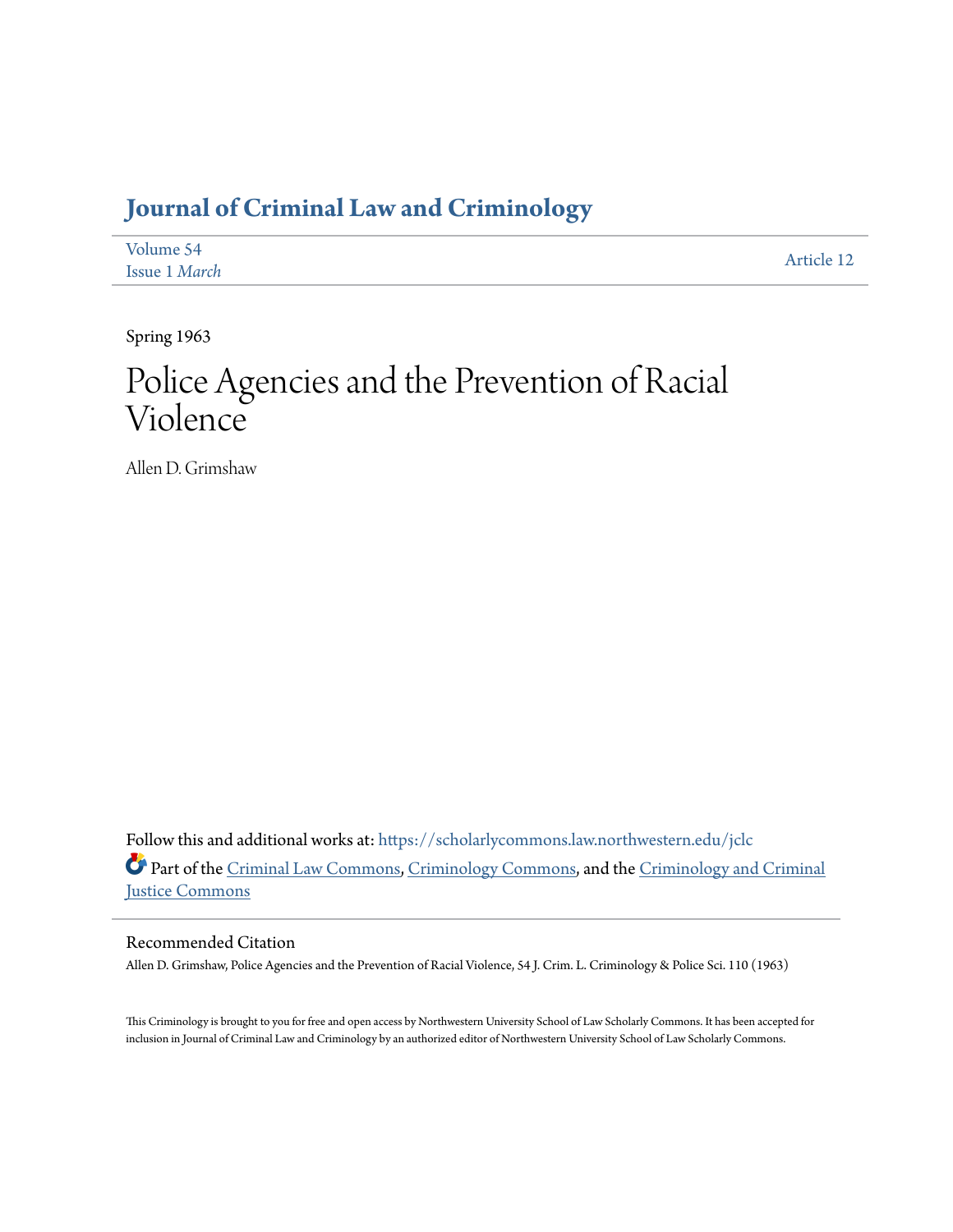### POLICE **AGENCIES AND** THE PREVENTION OF RACIAL VIOLENCE\*

#### ALLEN D. GRIMSHAW

Allen D. Grimshaw is Assistant Professor of Sociology, Indiana University, Bloomington. Professor Grimshaw has contributed to a number of professional journals on subjects dealing with race relations. Currently he is on leave from the Indiana University serving with the American Institute of Indian Studies, Deccan College, Poona, India.-EDiToR.

A student of the sociology of knowledge might draw interesting conclusions from an appraisal of the control-oriented literature which appeared in the aftermath of the race riots in the two world wars. At the time of World War I there was a great deal of racial strife, and the public peace was further disturbed by a series of outbreaks of industrial violence. Control-oriented publications of the World War I period dealt specifically with the suppression of civil violence.' Discussions centered around the legal aspects of military intervention, the fine points of feeding troops, and the utilization of civilian transport for troops and guardsmen. There were learned discussions on formations to be used in dispersing crowds and on the error of using blank ammunition.

After a decline in major interracial clashes during the decade of the 1930's, Negro-white violence erupted again during the Second World War. The most dramatic outbreaks of the period 1942-1945 were the Detroit and Harlem disturbances of 1943. While the Detroit riot was, in background, in pre-

\* This note is concerned primarily with description of three current philosophies of policing racial conflict in the United States. The importance of police (and other external agencies of control) in preventing or permitting actual violence is examined in, "Relationships Among Prejudice, Discrimination, Social Tension and Social Violence", **THE JoURNAL OF INTERGROUP RELATIONS,** 2 (4) 302-310 (Autumn, 1961) and, in the specific areas of housing and recreation, in, "Negro- White Relations in the Urban North: Two Areas of High Conflict Potential", THE **JOURNAL OF INTER-GROUP RELATIONS,** 3 (2) 146-158 (Spring, 1962). The importance of police attitudes in current events in the South is discussed in, "Urban Racial Violence in the United States: Changing Ecological Considerations", AmERIcAN **JOURNAL OF** SOcIOLOGY, *66* (2) 109-119 (September, 1960) and comparisons of English and American experience are to be found in, "Factors Contributing to Colour Violence in the United States and Great Britain", **RACE,** 3 (2) 3-19 (May, 1962). 'See, e.g., **HENRY** A. BELLOwS, A TREATISE **ON**

RIOT **DUTY FOR TnE** NATIONAL GUARD, Washington, 1920, or United States War Department, War Plans Division, **MILITARY** PROTECTION: **UanITE STATES** GUARDS: **THE DEFENSE OF** PROPERTY DURING RIOTS, STRIKES **AND** CIvIL **DISTURBANCES,** War Department Doc. No. 882, Washington, D. C., 1919.

cipitating incident, and in chronology of violence a "Northern style" riot much like the 1919 Chicago riot, there was little actual interracial violence in the Harlem disturbance. This lack of overt interracial conflict resulted from differences in ecology and in the application of police controls rather than from differences in general background factors in the two cities or from any lower degree of tension in Harlem.

Other disturbances occurred during the war period and continued into the years immediately following the war. Since the end of World War II there have been large-scale disturbances but no real race riots (though the threat remains, and perhaps increases with growing Negro militance in the struggle for desegregation in both North and South). There have been a number of incidents which, had it not been for the presence of better police controls than existed in the past, might easily have erupted into major urban riots. The crucial importance of the role of the police has become increasingly evident as we have a larger number of well-documented cases of racial strife in both North and South, and success in controlalso in both North and South. One consequence of increasing public and police concern has been a more self-conscious attention, by police agencies, to interracial problems.<sup>2</sup>

This concern by police agencies has been demonstrated by a proliferation of police programs in the area of inter-group relations. Although many of the plans formulated by police agencies as a result of World War II disorders and disturbances in the post-War period have been directed to tactics and to the efficient mobilization of police forces,<sup>3</sup> the riots of World War II and subsequent

<sup>2</sup> The two paragraphs above draw heavily on chronological and descriptive historical materials presented in, "Lawlessness and Violence in America and Their Special Manifestations in Changing Negro-White Re-lationships", **JOURNAL OF** NEGRO **HISToRY,** 44 (1) 52-72 (January, 1959). **3** Davis McEntire and Joseph E. Weckler, "The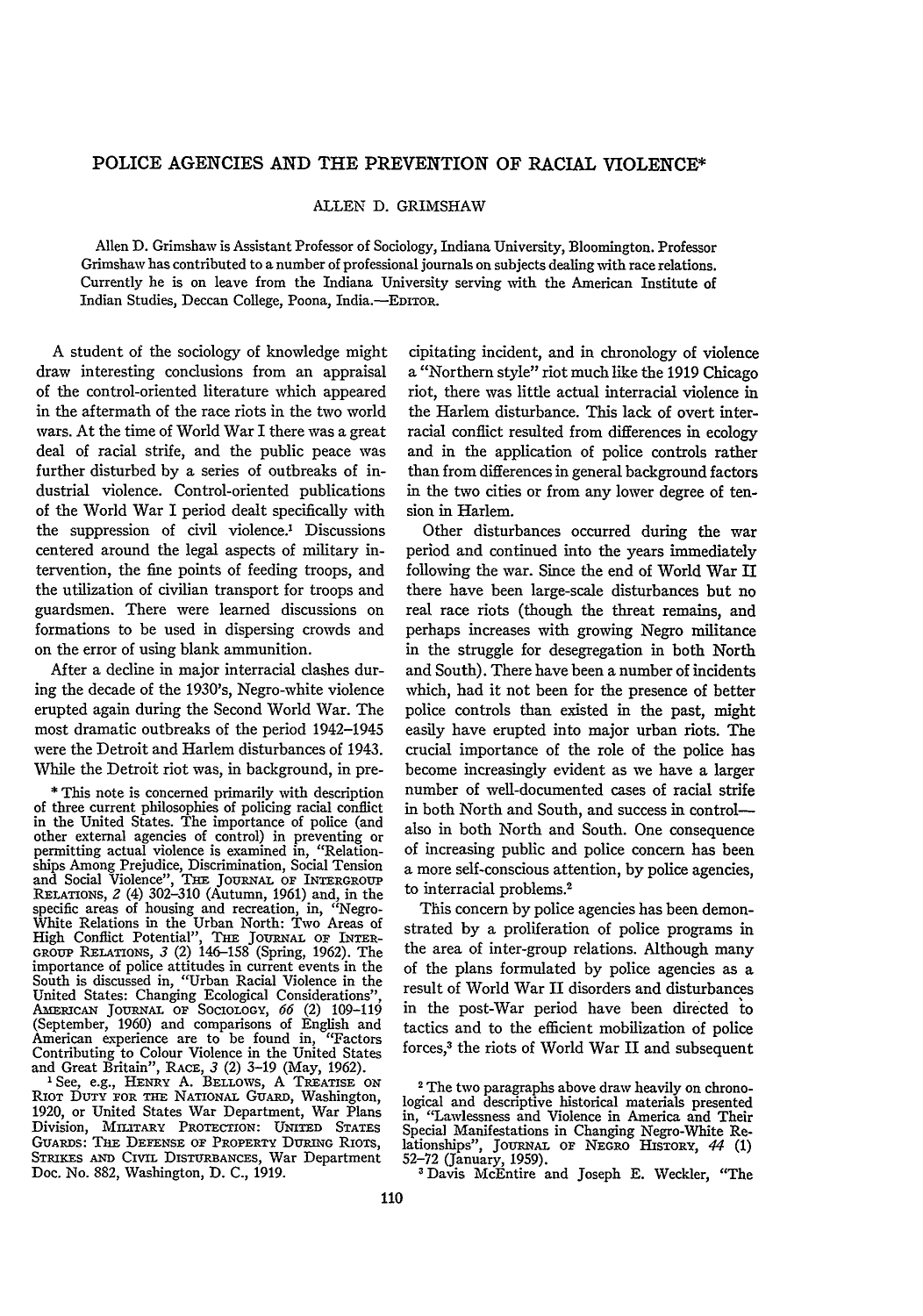disturbances have also precipitated a new focus on the *prevention* of disorders rather than their suppression once started.<sup>4</sup> Three, quite different, approaches to the problem of the prevention of racial social violence have appeared in this literature, and in the practical programs which it has engendered or accompanied.

The first approach has focused on changing the attitudes of the individual policeman. It assumes, and correctly, that most policemen are possessed of the prejudices and attitudes of the socio-economic groups in the population from which they are drawn. Programs with this orientation emphasize re-education of police and the reduction of hostilities toward-minority groups. These programs, utilizing all the methods of current-day education, including lectures, workshops, and a wide variety of visual and audio-visual aids, have the purpose of explaining the cultural and educational differences which form a background for differences in the behavior of minority groups. They attempt to show that discrimination has encouraged the growth of attitudes hostile to the police among minority group members-and counsel patience. They attempt to convince the policeman that there are no racial differences in intelligence and innate criminality. They point out the damage to the position of the United States in world affairs which results from publicizing discriminatory treatment of minority groups. Such programs, whether carried out under the aegis of law enforcement agencies themselves, or of other agencies interested in general problems of interracial relations, are of questionable efficacy. Robin Williams' survey of educational approaches to the reduction of prejudice has shown that even where subjects are predisposed to favorable changes in attitude, that education, alone, has

THE POLICE **AND** MINORITY GRoups: **A** PROGRAM TO PREVENT DISORDERS AND TO IMPROVE RELATIONS BETWEEN OPPoSITE RACIAL, RELIGIOUS, **AND** NATIONAL Groups, Chicago, 1944; Milton A. Senn, A Study<br>of Police Training Programs in Minority Re-<br>Lations, Los Angeles, 1952; Division of Criminal Law and Enforcement, Department of Justice, State of<br>California, GuiDe to Race Relations for Peace<br>Officers, California State Printing Office, 1952; G. DOUGLAS GOURLEY, PUBLIC RELATIONS AND THE<br>POLICE, Springfield, Illinois, 1953; and, especially,<br>JOSEPH D. LOHMAN, THE POLICE AND MINORITY GRoups, Chicago, 1947. For cases of police action in preventing or controlling racial disturbances see B. WEISBERG, "Racial Violence and Civil Rights Law Enforcement", UNIVERSITY OF CHICAGO LAW REVIEW,

little real effect in changing deep-seated prejudiced attitudes.'

The second general approach emphasizes the need for "professionalization" of police. This viewpoint assumes prejudice and anti-minority attitudes are widespread, and further recognizes that changes in such basic attitudinal patterns are extremely difficult to attain. The term professionalization has been used in two ways. McEntire and Weckler, for example, feel that the raising of educational standards, the development of civil service systems, career service, and a variety of specialized training programs will raise the calibre of the police. 6 An equation of higher educational standards with lower prejudice is explicit.7 Professionalization in this view means not a change in the attitudes of policemen as much as the recruitment of policemen who will have different and more "enlightened" attitudes. Since a raising of the educational level of police officers can only be a long term goal, these authors ultimately fall back on a program of the first type, with in-service training of the type utilized in the "Richmond Plan".8 It may be submitted that such an orientation, while it may produce immediately observable changes in verbal attitudes, might fail the crucial test of changing performance in actual situations of racial violenice.

The other approach envisaging "professionalization" also assumes prejudice and anti-minority attitudes as common characteristics of the police. 'Again, it is stated' that attempts to change these attitudes would be largely futile. In this case, however, the approach does not go on to attempt to change attitudes in the face of its own admission of the difficulties involved. Professionalization here means the enforcement of the laws correctly, whatever the officer's own opinions may be.9 Lohman states that an officer who does not correctly

RELATIONS, Philadelphia, 1955, typescript.<br><sup>5</sup>ROBIN M. WILLIAMS, JR., THE REDUCTION OF INTER-GRouP TENSIONS, Social Science Research Council Bulletin No. **57,** New York, 1947.

 $\overline{^6}$  *Op. Cit.*  $\overline{^7}$  For examinations of such assumptions see Williams, loc. cit., and FRANK R. WESTIE, "Toward Closer Relations between Theory and Research: A Procedure<br>
and an Example", AMERICAN SOCIOLOGICAL REVIEW,<br>
22, 149-154 (1957).<br>
<sup>8</sup> DAVIS MCENTIRE in collaboration with ROBERT B.

POwERS, **A** GUIDE TO RACE RELATIONS FOR POLICE OFFICERS, Department of justice, State of California, 1946.

**9** Lohman, *op. cit.,* pp. 99-102.

Role of the Police", ANNALS OF THE AMERICAN ACAD-EUY OF POL. AND SOC. SCIENCES, 244 82-89 (1946).<br>4 JOSEPH E. WECKLER, and THEODORE E. HALL

*<sup>18,</sup>* 769-783 **(1951).** A summary of these programs is CHARLoTTE EPSTEIN, SummARY **Or MATERIALS ON** HAND CONCERNING POLICE TRAINING IN **HuAN**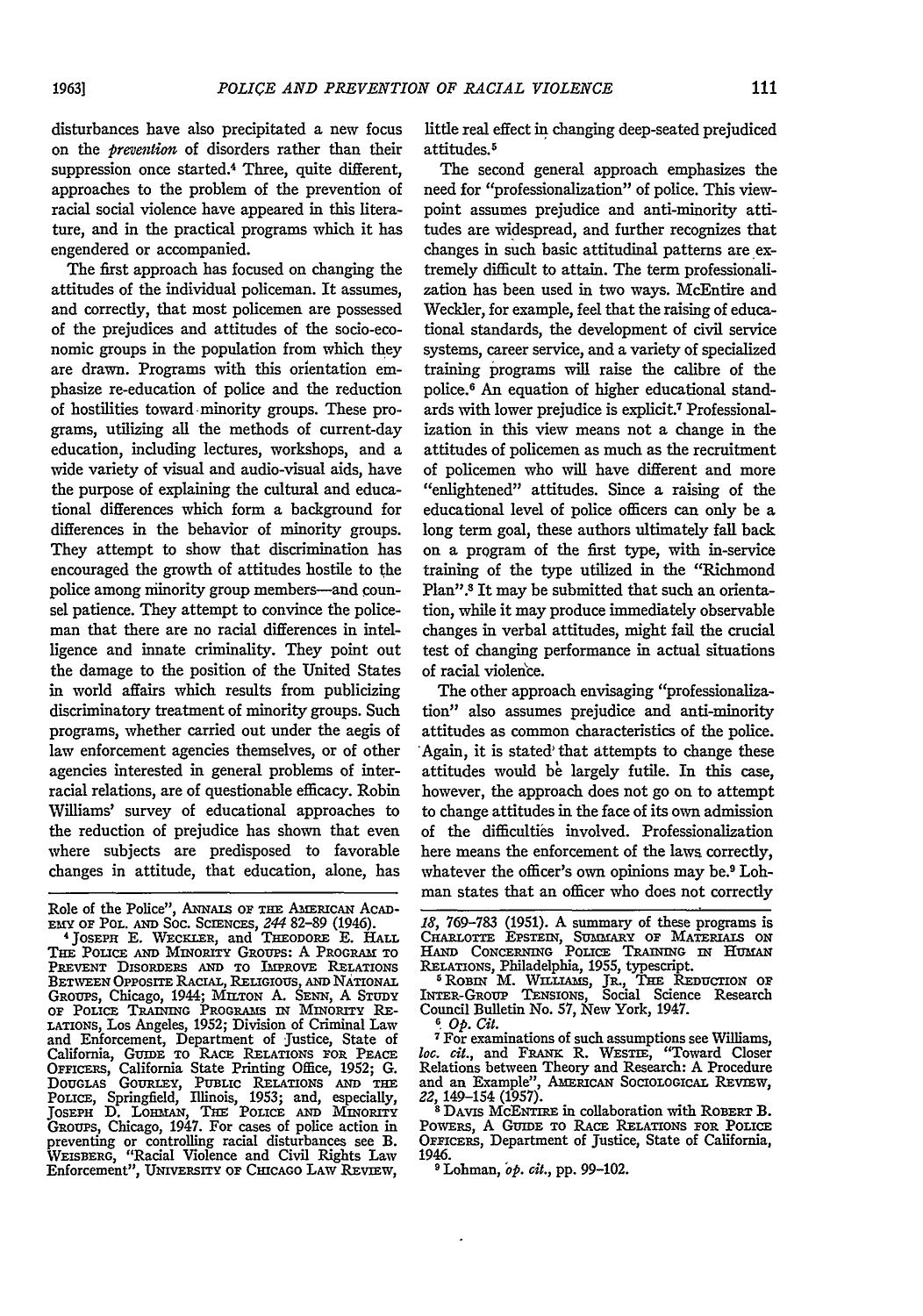enforce the law with complete impartiality is himself in violation of the law. As a'part of the program directed by Lohman, police officers were compelled to familiarize themselves with civil rights statutes. Under this interpretation of the meaning of professionalization, the police officer who, knowingly or unknowingly, violates the rights of minority group members or in any way shows himself to be partial, is liable for disciplinary action.10 A sharp distinction is made between the private attitudes of the officer and his professional role obligations.

Evidence on the value of such emphasis is only suggestive, but a comparison of the response of Negro "protest" organizations to police activities of the Detroit and New York Departments in the disturbances in those two cities in 1943 would indicate that inculcation of a professional attitude (backed by disciplinary action) has some chance of success in reducing flagrant violations of civil rights of minority group members. The difference in the outcome of the Cicero and Trumbull Park disturbances<sup>11</sup> offers further indirect confirmation. Finally, the introduction of Federal troops, believed to be under firm discipline and to act impartially, has had a salutary effect in stopping riots.<sup>12</sup>

Thus far, experimental work by sociologists and psychologists provides little evidence that attempts to change basic attitudes can be successful.<sup>13</sup> At the same time, there is ample evidence that personal feelings and public behavior can vary sharply. Of relevance here is the fact that a prejudiced police officer can, when threatened with loss of his job, behave in accordance with the law. Similarly, white Guardsmen in the South have, in the last few years, enforced the law without partiality in spite of their own attitudes. The long-

<sup>11</sup> In both Cicero, Illinois, and Trumbull Park police officers privately stated anti-Negro views. In Cicero ranking officers failed to demand professional behavior and violence and disruption followed. In Trumbull Park, the Chicago police under similar strains, con- tained a potentially much more disruptive situation.

See materials cited in my 1961 article,  $\dot{o}p$ . cit.<br><sup>12</sup> ALLEN D. GRIMSHAW, "A Study in Social Violence:<br>Urban Race Riots in the United States", unpublished<br>Ph.D. dissertation, University of Pennsylvania, 1959, Ph.D. dissertation, University of Pennsylvania, 1959, Chapter 10. The Detroit riot of 1943 and the Little Rock disturbances of 1957 provide examples of effective Federal military action. **13** Williams, *op. cit.*

range implications of this fact are now widely recognized by professional police officers.<sup>14</sup>

The third general approach has emphasized what has been called "preventive policing".<sup>15</sup> In his volume, *The Police and Minority Groups,* Lohman has sections on tension situations and on the role of police officers in dealing with them. The tension situations are largely those contributing as background factors to urban racial violence in Northern cities: housing, recreation, transportation, and similar areas. His discussion includes an elementary outline of the mechanisms of crowd formation and crowd behavior. He then notes, partly through the utilization of cases, the points at which police action can effectively be applied, and what police action will be effective. The discussion here is essentially tacticaf: disperse the crowd, pick up trouble-makers, prevent milling, and so on. More generally he emphasizes the necessity for organizational plans which permit the rapid mobilization of police forces and make possible an immediate *display* of force rather than a belated *use* of force. The importance of rumor control is emphasized by these writers like Lohman who note that failure to control rumor has been the cause of several major riots. Preventive policing, in brief, means listening and watching for signs of danger, and the immediate application of controls once danger is observed. Commonplace though such postulates may seem today, failure to observe them in the past has permitted major interracial disturbances which *might* otherwise have been avoided.

These three approaches to the prevention of race riots are by no means exclusive. Police departments in most Northern urban areas today (and in many in the South), incorporate at least some of the principles into their training programs and into daily operating procedures. It must be remembered however, that handling problems of race relations is only a part, and in actuality a relatively small part, of the total job of a police force.<sup>16</sup> Police officials are faced with ordinary operational problems, with factional disputes, with a frequently hostile press and public. Police departments are understaffed and recruitment is a

<sup>14</sup> See, *e.g.*, papers by LAURENCE W. FULTZ and JESSE E. CURRY in, PAPERS PRESENTED AT THE EIGHTH ANNUAL NATIONAL INSTITUTE ON POLICE AND COmmNTY RELATIONS, East Lansing, 1962. **15** Lohman, *op. cit.,* Weckler and Hall, *op. cit.,* and

Weisberg, *op. cit.*

<sup>16</sup> WILLIAM M. KAPHART, RACIAL FACTORS AND URBAN LAW ENFORCEMENT, Philadelphia, 1957.

<sup>10</sup> Another embodiment of this orientation can be found in the New York Police Department policy on racial and religious attitudes as found in Art. 29 of the Department's MANUAL OF PROCEDURE, December 31, 1949.